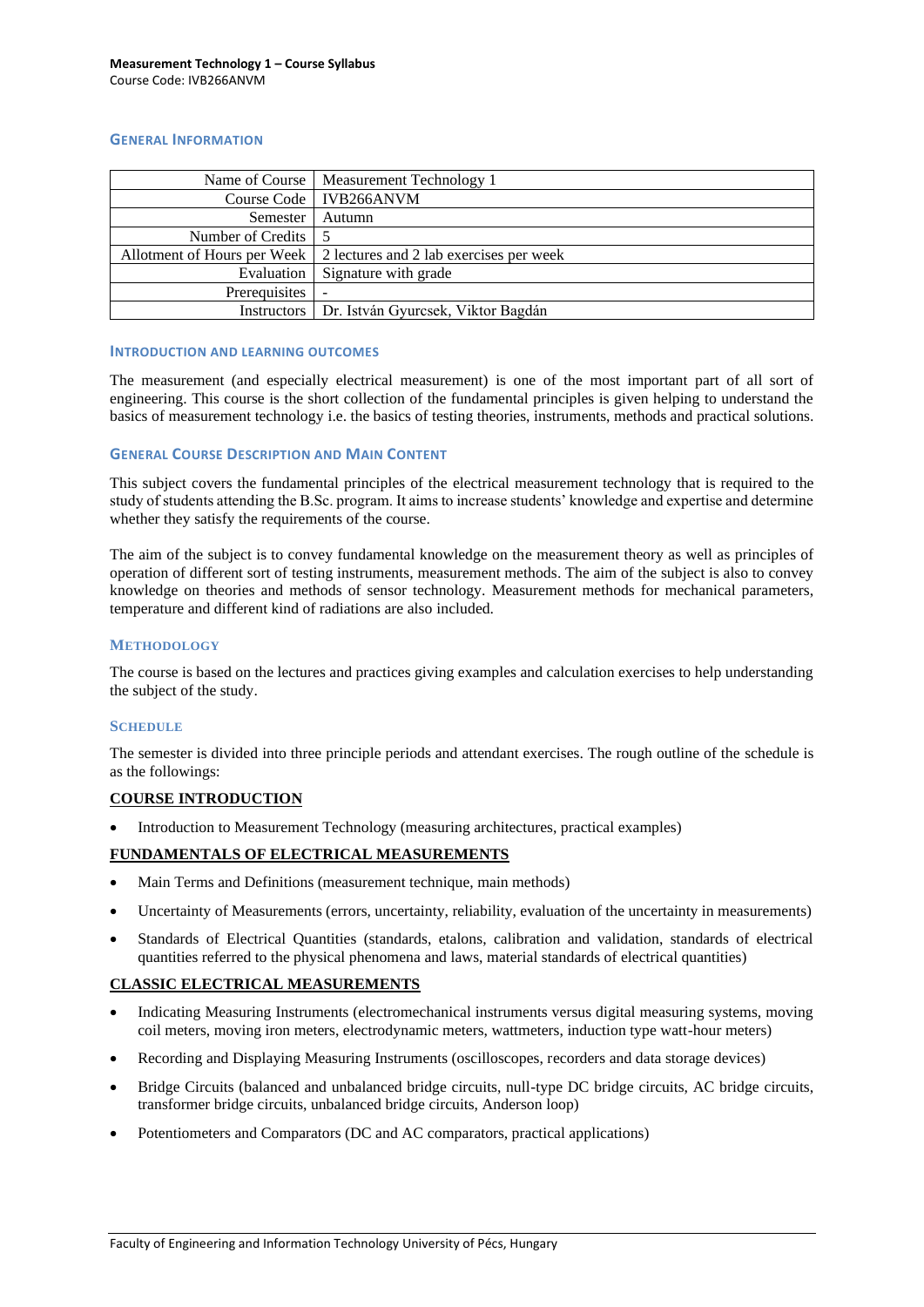# **MEASUREMENT APPLICATIONS AND SOLUTIONS**

- DC and AC measurement applications (measurement transformers, single-phase and three-phase power measurements, power quality analysis, impedance measurements, three-voltmeter-method, bridge methods, inductance and capacitance measurements)
- Smart electrical loads... (or really, we pollute the electrical network? case study)
- Loop impedance measurement (...in case of sensitive electronics case study)

Detailed timetable of the semester is the following.

| Week           | <b>Topics</b>                 | Contact<br>(MS Teams)                           | <b>Sources</b><br>(NMS docs) | <b>Additions</b>                | <b>Tasks</b><br>(NMS,<br>UniPoll) |
|----------------|-------------------------------|-------------------------------------------------|------------------------------|---------------------------------|-----------------------------------|
| 1              | Subject, elements,<br>methods | <b>Online PowerPoint</b><br>Online consultation | $(3)$ 1.10-INT.pdf           | $(1)$ Ch. $1.1$<br>$(2)$ Ch. 1  | NMS voting                        |
| $\overline{2}$ | Basics, definitions           | <b>Online PowerPoint</b><br>Online consultation | (3) 2.10-MEA.pdf             | $(1)$ Ch 1.2<br>$(2)$ Ch. $2.1$ | NMS voting                        |
| 3              | Uncertainty                   | <b>Online PowerPoint</b><br>Online consultation | (3) 2.20-UNC.pdf             | $(1)$ Ch.1.3<br>$(2)$ Ch. 2.2   | NMS voting                        |
| $\overline{4}$ | Standards, etalons            | <b>Online PowerPoint</b><br>Online consultation | $(3)$ 2.30.STD.pdf           | $(1)$ Ch. 1.4<br>$(2)$ Ch. 2.3  | NMS voting                        |
| 5              | Indication device 1           | <b>Online PowerPoint</b><br>Online consultation | $(3)$ 3.10-IND.pdf           | $(1)$ Ch 2.1<br>$(2)$ Ch. 3.1   | NMS voting                        |
| 6              | Indication device 1           | <b>Online PowerPoint</b><br>Online consultation | $(3)$ 3.10-IND.pdf           | $(1)$ Ch 2.1<br>$(2)$ Ch. 3.1   | NMS voting                        |
| 7              | Waveform measurement          | <b>Online PowerPoint</b><br>Online consultation | (3) 3.10-REC.pdf             | $(1)$ Ch. 2.2<br>$(2)$ Ch. 4,7  |                                   |
| 8              | Holidays                      |                                                 |                              |                                 | NMS voting                        |
| 9              | Consultation, test 1          | MS Teams chat                                   |                              |                                 | NMS, UniPoll                      |
| 10             | Bridges 1                     | <b>Online PowerPoint</b><br>Online consultation | (3) 3.10-BRD.pdf             | $(1)$ Ch. 2.3<br>$(2)$ Ch. 3.3  | NMS voting                        |
| 11             | Bridges 2                     | <b>Online PowerPoint</b><br>Online consultation | (3) 3.10-BRD.pdf             | $(1)$ Ch. 2.3<br>$(2)$ Ch. 3.3  | NMS voting                        |
| 12             | Compensation<br>measurement   | <b>Online PowerPoint</b><br>Online consultation | (3) 3.10-CMP.pdf             | $(1)$ Ch. 2.4<br>$(2)$ Ch. 3.4  | NMS voting                        |
| 13             | Measurement solutions 1       | <b>Online PowerPoint</b><br>Online consultation | (3) 3.10-SOL.pdf             | $1)$ Ch. $3$                    | NMS voting                        |
| 14             | Measurement solutions 2       | <b>Online PowerPoint</b><br>Online consultation | (3) 3.10-SOL.pdf             | $(1)$ Ch. 3                     | NMS voting                        |
| 15             | Consultation, test 2          | MS Teams chat                                   |                              |                                 | NMS, UniPoll                      |

#### **ATTENDANCE**

Attending is required all classes and will impact the grade. Unexcused absences will adversely affect the grade and in case of absence from more than 30% of the total number of lessons will be grounds for failing the class. To be in the class at the beginning time and stay until the scheduled end of the lesson is required. Tardiness of more than 20 minutes will be counted as an absence. In the case of an illness or family emergency the student must present a valid excuse, such as a doctor's note.

The highest possible grade on the late performance (in two weeks) is '2'.

## **REQUIRED PERFORMANCE, EVALUATING, GRADING**

The requirement is two approved classroom studies, scheduled during the semester and the accepted performance in lab exercises scheduled for the semester terminus. The *semester grade* of the mid-term performance will be based on the following guidelines:

5. Outstanding work. Execution of work is thoroughly complete and demonstrates a superior level of achievement overall with a clear attention to details. The student is able to synthesize the course material with new concepts and ideas in a thoughtful manner and is able to express those ideas in clear way.